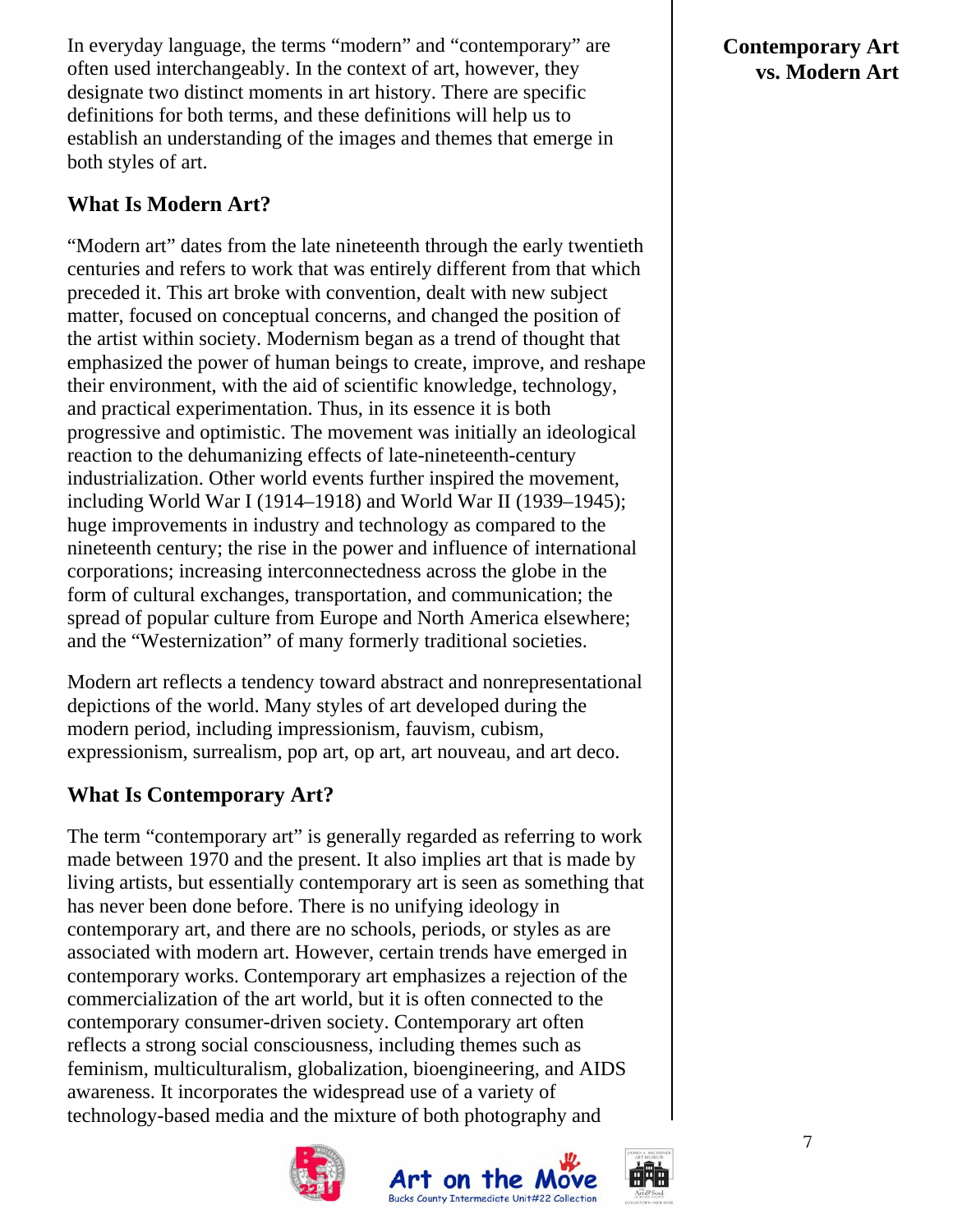## **Contemporary Art vs. Modern Art**

language in works. Contemporary art blurs the distinctions between painting and sculpture through the use of everyday objects and other nontraditional media in the final product. In addition, contemporary art includes large-scale installations that emphasize the importance of an architectural context for art.

Contemporary art often makes a connection to the future, but it parallels many developments in contemporary society. Contemporary art works to explode our understanding and perception of art. This kind of art challenges, defies, and excites; it crosses boundaries and asks us to question the meanings of "high" and "low" art. Contemporary art breeds controversy and confronts the viewer with challenging questions. This art forces a relationship to form among the art, the artist, and the viewer. From this relationship, works of art gain new meaning. Contemporary art unites new technologies and materials with traditional styles and processes. The study of contemporary art can help people think in new directions by focusing on the process of looking at and analyzing art, and contemporary artists hope that viewers can translate these skills into their everyday lives.

# **What Do Modern and Contemporary Art Have in Common?**

Modern and contemporary art build on existing subject matter, themes that artists have incorporated into their work for ages. However, changes in the world, new developments in art technologies, a revised conception of art materials, and an expanding view of the definition of "art" have changed the images artists create and the art forms artists choose to use.

#### **Nature**

"For me nature is not landscape, but the dynamism of visual forces, an event rather than an appearance. These forces can only be tackled by treating color and form as ultimate identities, freeing them from all descriptive or functional roles."

*—Bridget Riley, visual artist* 

- Artists share an interest in nature.
- Artists express their personal relationship with the environment.
- Artists contrast rural and urban settings.

### **Portraiture**

"Most painting in the European tradition was painting the mask. Modern art rejected all that. Our subject matter was the person behind the mask." —*Robert Motherwell, visual artist* 

- Artists explore the personality of themselves and others.
- Artists capture the appearance and social status of the sitter.
- Artists incorporate issues of race, religion, ethnicity, and gender.